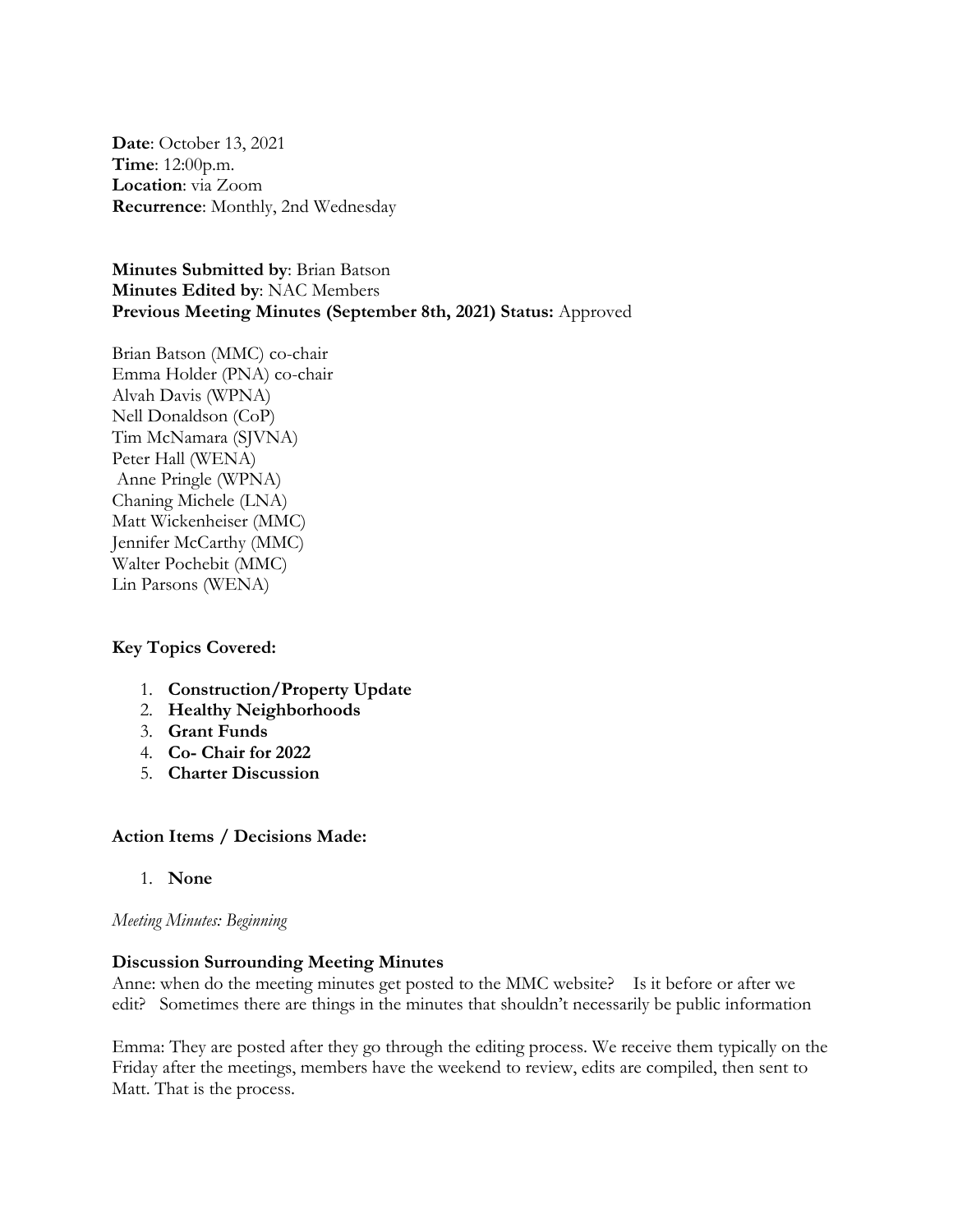Anne: Last set of minutes had some information that might not be appropriate to share with the public yet, that is why I question it. Do we need to be a lot more diligent when reviewing over the weekend?

Emma: That's the reason for sending them out over the weekend, so everyone can review and approve them for posting. Sometimes there is important information we have to get out there publicly (ie, helicopters, hospital information). Waiting could be deleterious. So that's the process, and yes everyone is expected the read through the minutes. If you don't respond, that is understanding that you accept them.

Anne: And I appreciate that.

Emma: The addenda that you made, Anne, is on the website for last month's minutes.

## **Discussion Surrounding Vacant Seat on NAC**

Tim: Has the Mayor been invited to this group?

Emma: I think Spencer has passed on the responsibility to her when he moved on.

Jennifer: I would love for her (to be here) I think she would be perfect, but that is different than what's in our bylaws and charter for who sits on this. So I heard through the grapevine that's what was happening. Is that the intended plan? Or just in the interim?

Nell: I didn't know that communication happened, that is new to me. I know that she has taken over for Spencer in a lot of formal roles. The intent is for the District Councilor to sit on these meetings. After November, a new councilor will be elected and will be sworn in sometime after that.

Brian: Councilor Thibodeau did not have a conversation with be about that. Once the new councilor is elected, if it pleases the group we can have a conversation with them about sitting in on the meeting in November and then officially joining once sworn in.

Emma: Since we do have in the bylaws a space for the City Counselor, maybe we should put "(or their designee)" because sometimes they can't make it and wish to send someone in their place. We could consider this possibility.

Anne: I do not support that, because it could lead to a rotating list of substitutes, a lack of conistency.

Emma: If they can't make it, we have no representation from the District?

Anne: They need to make a commitment to make it to the meetings. Meeting are set up a year in advance, no excuse to miss a meeting.

Emma: Except that Spencer is going to the Biden administration. So things do happen, we need to have some provision for that.

Anne: We need to have a commitment from the District 2 Councilor. They're an important voice for all of us.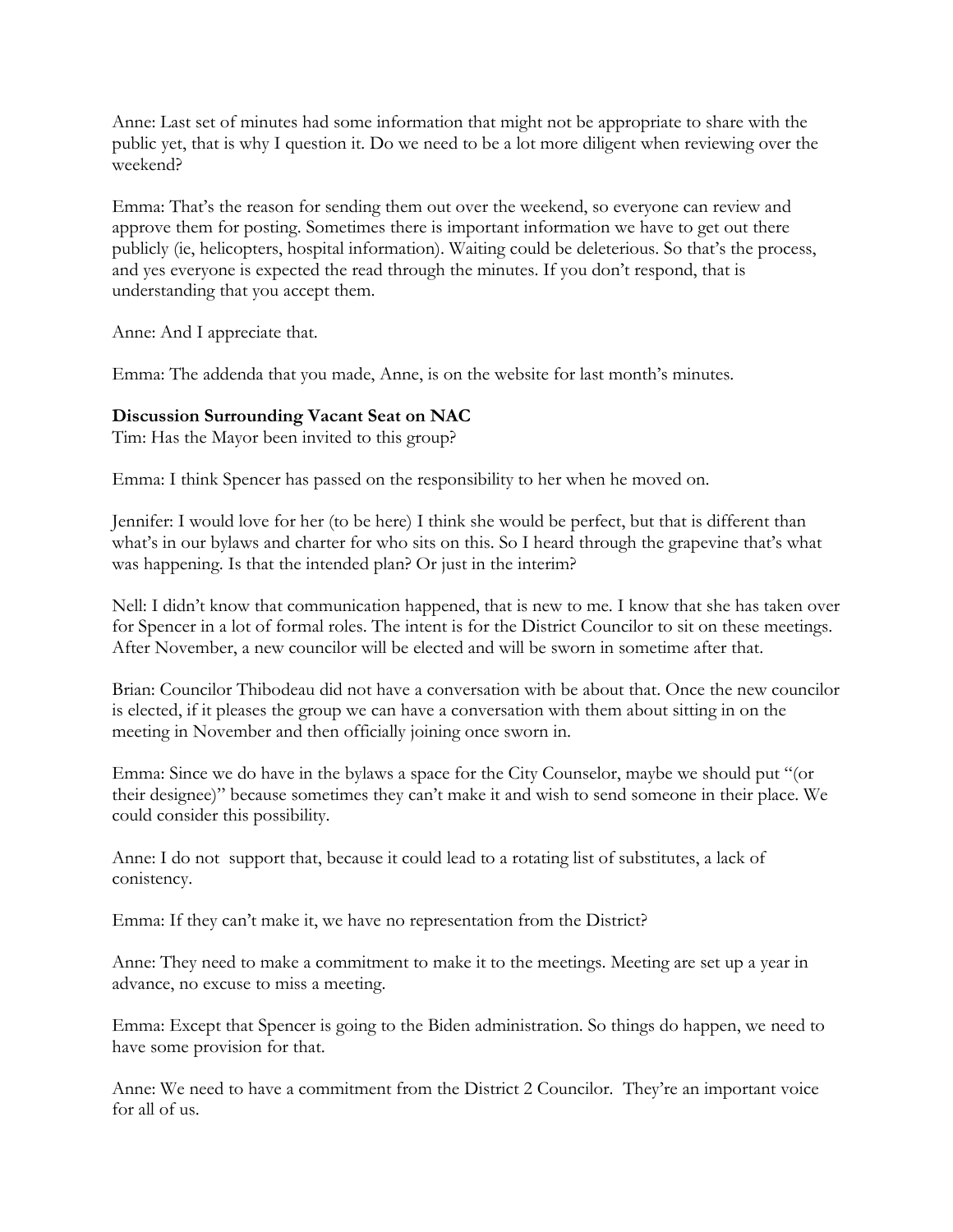Emma: Then we should have the District 3 Councilor here as well. This was discussed at great length when the Charter was adopted and the vote was that only the District 2 Councilor would be on the NAC.

Brian: I think this is a big enough topic where it would be a future agenda item. I can see the pros and cons. Given the fact that we're all adjusting to life differently. But we do need continuity and if the councilor cannot consistently make it to these meetings, having various proxies showing up- I can certainly see the downsides as well. I think this could be a larger agenda item.

Nell: I was just going to say the same thing Brian. You know, this is all in the charter. It was worked out with Spencer in the room. Maybe we put it on the agenda for a future meeting and engage the newly elected District 2 Councilor, District 3 if we feel we need to go there?

Brian: Good idea, we'll chat about it and put it on the agenda for future meetings.

## **Construction Updates**

Walter: In November, we have our next coming full day concrete pours. Very similar to what we has in September.

Recall those days were full days that started at 6am and ran though 5pm. Nov 8th, rain date Nov 11th. Next full day Nov 18th, rain date Nov 22nd. 5pm-10pm is finishing up on concrete. Last time, the concrete trucks came from Congress St. This time, the concrete truck will travel the entire length of Gilman Street.

Brian: Thank you- any questions or discussion?

Emma: We don't have a note taker here today, could you put that date in the chat. This is timely information.

Matt: Just so you know, I have that information that I'll be publishing. It's coming up in a few weeks. Construction update that I will send out.

Emma: I do find that neighbors react better if not surprised.

Brian: Apologies for not communicating this earlier, Samantha (note taker) had a prior commitment today. Between her and I, we'll get the minutes done.

Tim: If they're going all the way up Gilman, there are a few busy intersections and school kids. Please remind drivers to respect stop signs.

Walter: We will be sure to reinforce that.

Walter: Exterior wall of the Pizza Villa with the Greyhound mural. Scheduled to make repairs this fall. This is going to entail removing the outer layer of brick and replacing with wire mesh and sprayed on concrete material. Probably mid-November.

Tim: That's going to really change the look of that building.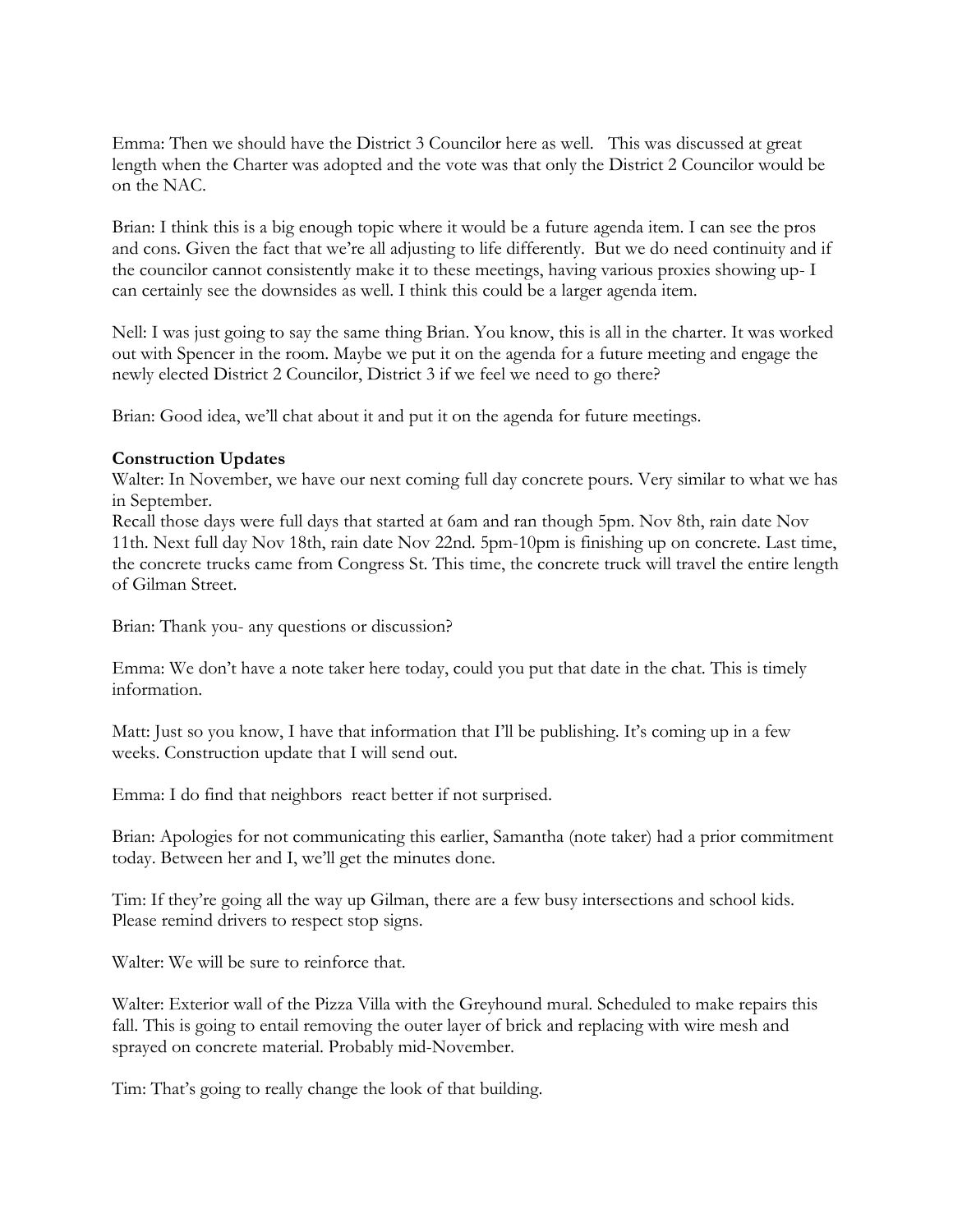Walter: It is. It's interesting, we had some engineering firms look into it. That exterior brick was actually built originally as an interior wall. It was not manufactured to be exposed to the elements. It needs to come down and be replaced. We looked at a lot of ways to replace it. This seems the best approach.

Tim: My understanding is it's not structural. It's a single course of brick. If you took that brick down, you have structural brick behind it. Right?

Walter: Tim, it's the same interior brick that's failing. It has to be sectoral and wrapped.

Tim: So the g Greyhound sign will come down. Lousy.

Emma: I see an opportunity here for the SJVNA to commission a mural to beautify that wall. Maybe bring some Greyhound elements into it. Bring some artists into it. Yes, you're going to lose the old Greyhound mural. (Anne remarks that the greyhound logo could be trademarked. Emma looked into this and it is indeed a trademark since 1947)

Walter: yes, we will welcome input from neighborhood.

Tim: This is a perfect example of something that could've been brought to NAC a while ago, like when the barricades went up. You can't think that the neighbors wouldn't be ticked about it. This is the forum where it could've been brought.

Brian: Tim, that's what we're deciding right now.

Tim: No, it's already been decided, Brian.

Emma: But there are no other options it seems. I hear that it's going to be a loss. From a structural standpoint, it doesn't sound like there's another option. There is a forum and this is it. They said they're going to bring in the neighborhood to have input. It does seem like a lot of the boxes have been checked.

Tim: I think you're wrong Emma. I think it should've been brought to us when the barricades went up. I'll leave it at that.

Brian: Thanks, Tim, thanks, Emma.

Chaning: I'm on the same page as Tim. Didn't this conversation come up before- keeping the Greyhound logo? It seemed like we were going to be able to keep it. Since it was brought up previously, I feel like it should've been brought up. I also feels like this falls under the preservation category. If there really is only one way, I would like to see some sort of guarantee for something more aesthetically pleasing. I am equally concerned, that's my two cents.

Brian: I think the historical context was when we were talking about the Food Pantry going into the Greyhound terminal. Mural discussion happened then, which is totally valid. This is a different context, in the sense that we're seeing a structural damage. Yes, this will not be as aesthetically pleasing. We are in fact keeping an open invite. We want to hear from all of you. That's part of the process we are discussing today.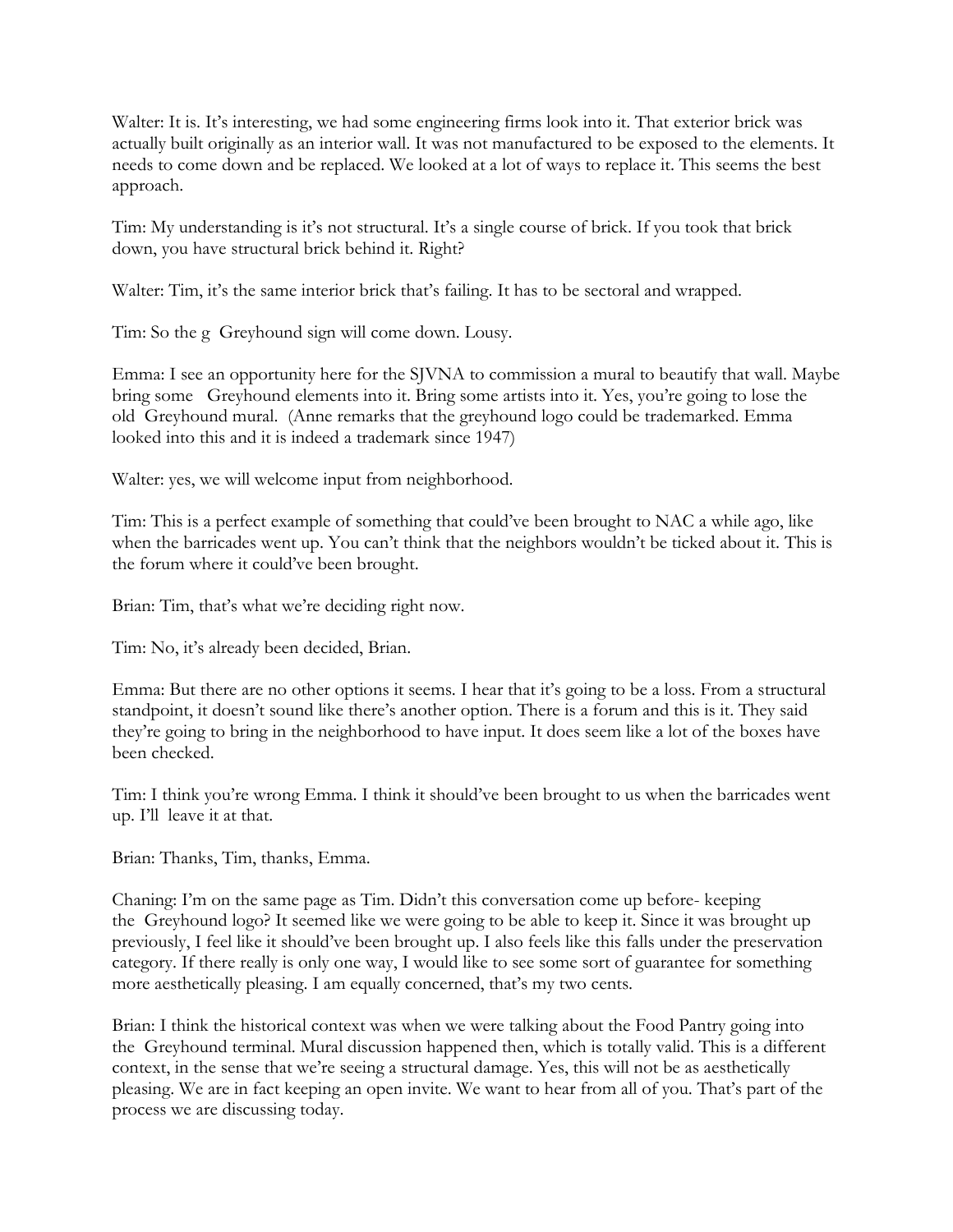Anne: My point is- it's in the SJV neighborhood. My understanding was that when these thing come up, it should first be brought to the affected neighborhood association. That would be where Tim could bring up these questions and report back to us.

Jennifer: I certainly appreciate that. We do not have the capacity to go to every single neighborhood association, but that's what the point of this meeting is.

Anne: I'm talking about a phone call to Tim, not a meeting of the SJVNA.

Jennifer: It is still an extra step. Let me tie up where we are now. We learned recently that this is an opportunity, we haven't been sitting on it. Walter wanted to bring it to this group. We find that it serves this group better by meeting internally at MMC first to get knowledge and information first. This is by no means an end to this discussion, we wanted to bring it forward and discuss more offline.

Brian: thanks Jennifer. Appreciate the discussion.

Jennifer: Another construction update re: food pantry intended for the Greyhound building. It's still sitting with the City right now. We've been very open that it's not a long-term plan. When we turned it into the City for initial comments, there were some things that popped up that might be cost prohibitive. If it's going to be as high as it will be, we may have to abandon.

Tim: Who in the City is involved?

Walter: Building inspections, building permitting, probably residing in Zoning right now. It's gone through code compliance. The city Planning Department in reviewing documents submitted for building permit asked for a Certificate of Accessible Building Compliance from the architect. This was submitted and the Planning Department continues their review/processing of the building permit application.

Tim: The application I see is threadbare and the guy I spoke to said they're not even close. Have drawings been submitted.

Walter: Package was submitted about a month ago- they needed some more life safety drawings.

Brian: Nell, any clarifications?

Nell: I have a call into Zoning, I can't see from my vantage point.

Tim: Is community policing space still planned?

Walter: Yes, food pantry and community policing

Nell: timeline on Pizza Villa?

Walter: 4-5 weeks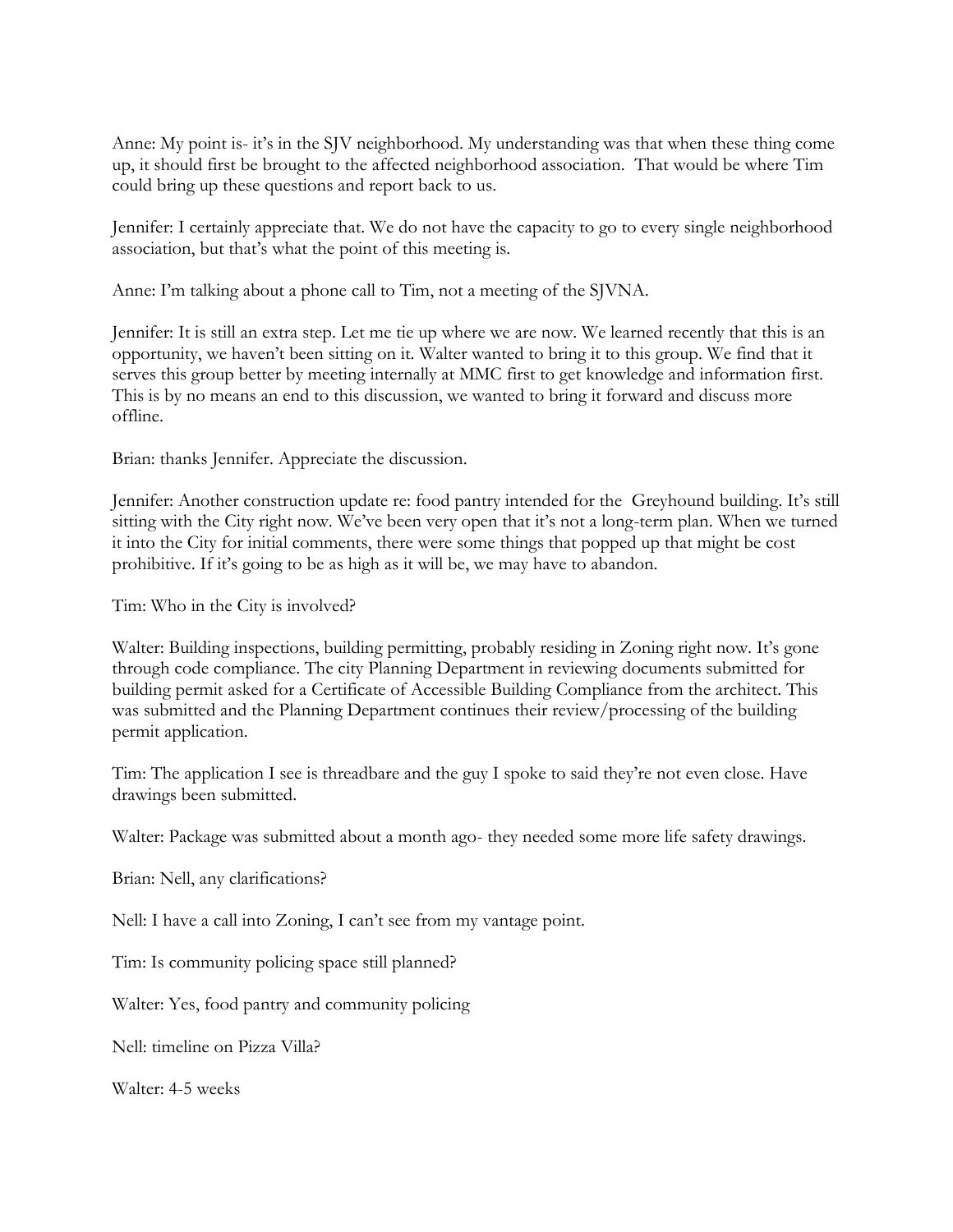Nell: long term plan for that block is altogether different

Tim: Why not just peel that first layer of brick off?

Walter: a few engineering reports tested the brick, and even the interior brick needs to be sealed

Jennifer: Walter to stay in touch with Tim. Does this group/everybody want to see final recommendations? Even if it's not in your neighborhood

Tim: Yes

Chaning: Yes

Emma: I think if it's one of the 5 neighborhoods that abut, it should be brought to this group so we can have each other's backs.

Jennifer: Ok

Anne: This is why I think it's a backwards process. If it has been brought to the neighborhood first and agreed upon, then the other neighborhoods would have an easier time supporting it.

Jennifer: Ok, thanks Anne.

## **Updates on Properties**

Jennifer: Thomas and Chisolm House- all students have moved out. A couple were not happy. We've started the minor cleanup work, getting ready for sale. We've moved all to Crescent Heights. We want to make sure everyone is all set there, just covering our bases. Should be within the month. Malone Brothers listing it. Walter- anything to add?

Walter: No, good summary.

Jennifer: Some residents are staying in the Clarion. Going from the Western Prom to the Clarion.!

Anne: Will the Chisolm House lot be marketed separately?

Jennifer/Walter: Yes

Tim: Back to Greyhound building, I've been in touch with Jamie Grant (Director of Security at MMC). With the Chief leaving, plans have been with Facilities. Do you know who Jamie will be in contact with now that the Chief is leaving? Walter: Not sure, I can ask Jamie.

Tim: That would be great. I'd really like this to move forward. We've been coming up on a year of an empty building there. It would be really beneficial to the neighbors to have some light in there before the dark of winter.

Brian: Interested in the process of hiring a new police chief.

# **COVID Update from Jennifer**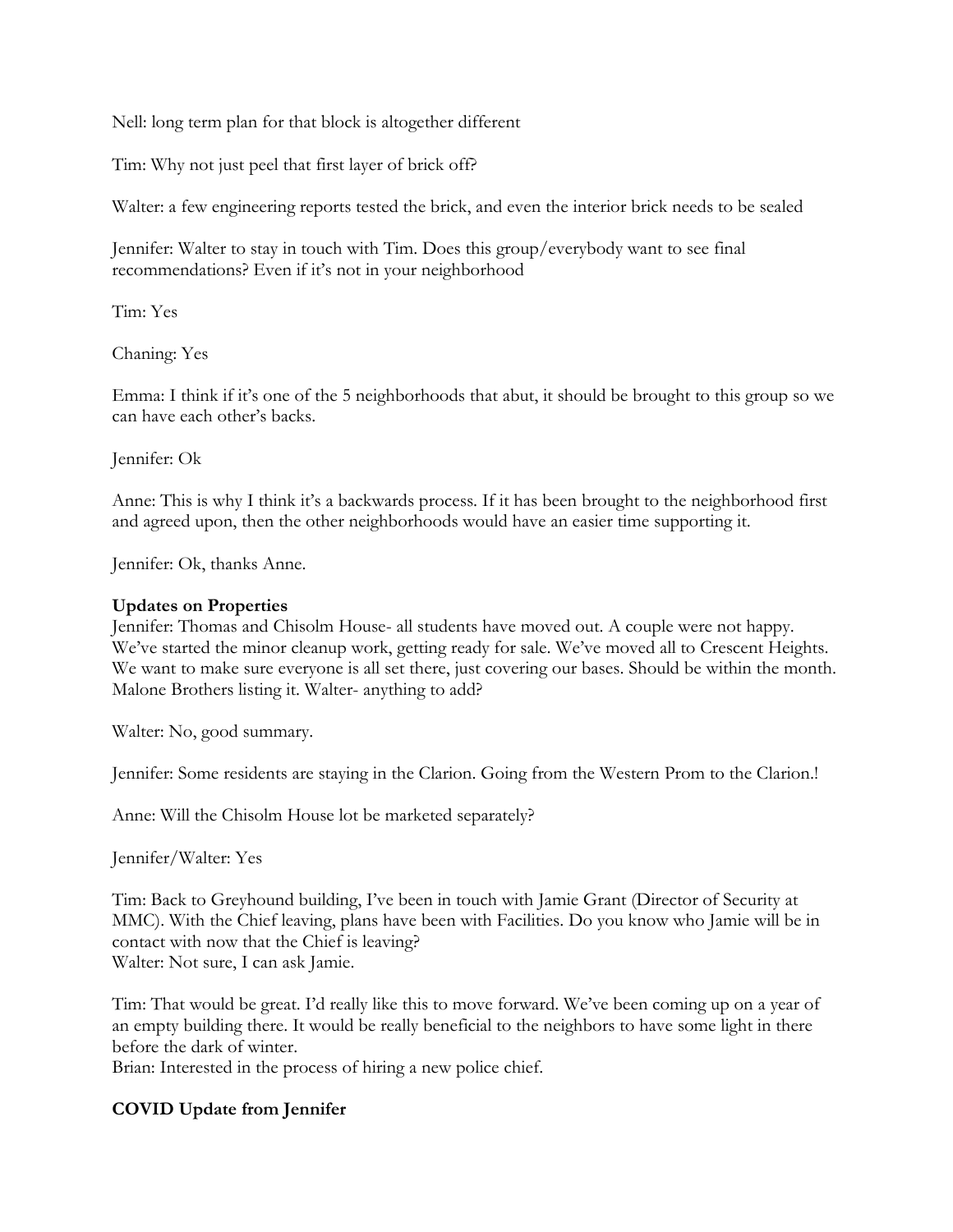Anne: How are things going with COVID?

Jennifer: Numbers were going down, but its back up. Staffing situation is real. Worst month in the past 19 months. Please folks stay healthy! You do not want to be in the hospital right now. We're having to make some hard decisions.

Emma: This is not at all surprising. We had ample warning. Are all the cases Delta?

Jennifer: probably 70-80% are Delta. We can deal with the COVID patients. We cannot deal with the staffing situation. It's not fun right now. We have food truck outside right now as an appreciation event for our staff. Everyone asks "What can we do?". My answer: stay healthy.

## **Grant-Specific Questions**

Emma: We have a process for allocating funds generously granted by the hospital. What happens if a project goes awry? How would we redirect things when things don't go the way they should? Maybe the progress is moving fast enough or in the right direction. I wanted to throw it out there for discussion of what we would do in these problematic cases.

Alvah: I think we've probably all been waiting for a situation like that to come up. This is our first year getting progress reports. It would be nice to know along the way when something is complete. I think there's some open questions there.

Tim: we tied in progress report to latest funding application. I think it is simple enough to add language to request more frequent progress reports (6 months). We're going to be in a similar situation- cadets are becoming harder to find. We may not be able to find cadets in the future. I see myself coming to this group with a request to redirect funds in the future. Taking away single progress report requirement, and add in a 6 month request.

Alvah: Would that come back to the subcommittee? Then make recommendations to NAC?

Tim: I feel comfortable with it coming to NAC. I don't see the necessity of going to the subcommittee. I do miss sitting around your living room discussing things!

Anne: I sit on another board that makes grants and we receive requests to reallocate funds. It does happen. Grantees are told that they need approval of that Board to make changes to what was originally proposed. If minor, changes are approved by the Chair and reported to the full Board. If more substantive (either dollar amount or very different purpose) the request comes to the full Board for a decision. Emma: thanks Anne. What is major vs minor? Allocations are all over the board. I am heartened to hear that it's not just PNA running into issues. Do we pause our project, research and resume? Or is it requiring something that isn't necessary anymore? Should we reallocate? Reapproved or re-submitted?

Brian: Nell- is there anything legal that we need to be cognizant of?

Nell: We need to adhere to the structure that we laid out around these grants originally. Subcommittee makes recommendations to NAC. No legal pitfalls.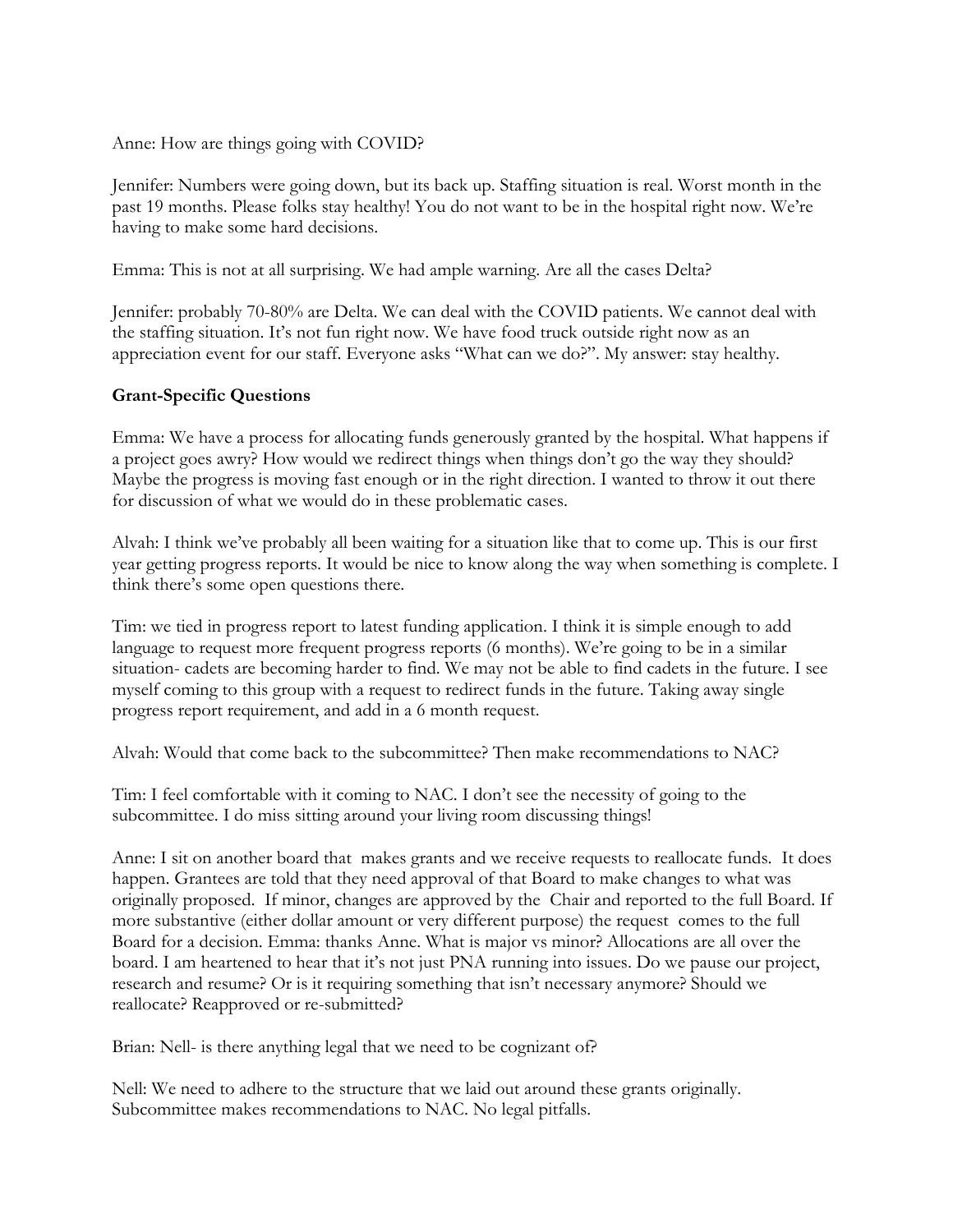Anne: "If for whatever reason, you need to amend"… The other Board I am on has had a lot of people come back to us because of COVID. We can be equally understanding.

Nell: Someone needs to be keeping a record, I am happy to help.

Emma: Would it be helpful for the neighborhood to write up a request? That way it's documented and clear.

Alvah: Practically speaking, a discussion could easily eat up the entire NAC meeting time.

Emma: Appropriate to make a motion here?

Nell: I think that's a great idea Emma. That document was written by Brett. I don't know if it was ever formally voted on. Maybe next meeting, we can look at it and rework?

Emma: I'd be happy to start, and hopefully offline bounce some ideas off the subcommittee.

Alvah/Nell: Happy to help.

Brian: Good plan moving forward.

### **Next Meeting Topics**

Construction Update Maine Med COVID Update District 2 Councilor Attendance Grant Progress Reports/Redirection/Update to Grant Guidance Property Updates- Greyhound, Thomas and Chisolm

*Meeting Minutes: End*

**Adjourned**

### **Next Meeting: November 10, 2021**

**Zoom Link: [https://zoom.us/j/91871624329?pwd=N1ByZ3k1RzdMNVU0WlhneUhSaGhzZz09](https://urldefense.com/v3/__https:/zoom.us/j/91871624329?pwd=N1ByZ3k1RzdMNVU0WlhneUhSaGhzZz09__;!!Npd4GBrkbw!gNjYq2-TLpAQA5QCLOCX7miJIz2ib-zoSXwE2GZYFu0aQMbEDFs2y3cLAKTENc5t$) Meeting ID: 918 7162 4329 Passcode: 6NgY2Z Acronym List: CoP-** City of Portland **LNA –** Libbytown Neighborhood Association **MMC –** Maine Medical Center **NAC –** Neighborhood Advisory Committee **PNA-** Parkside Neighborhood Association **SJVNA –** Saint John Valley Neighborhood Association **SNF**- Skilled Nursing Facility